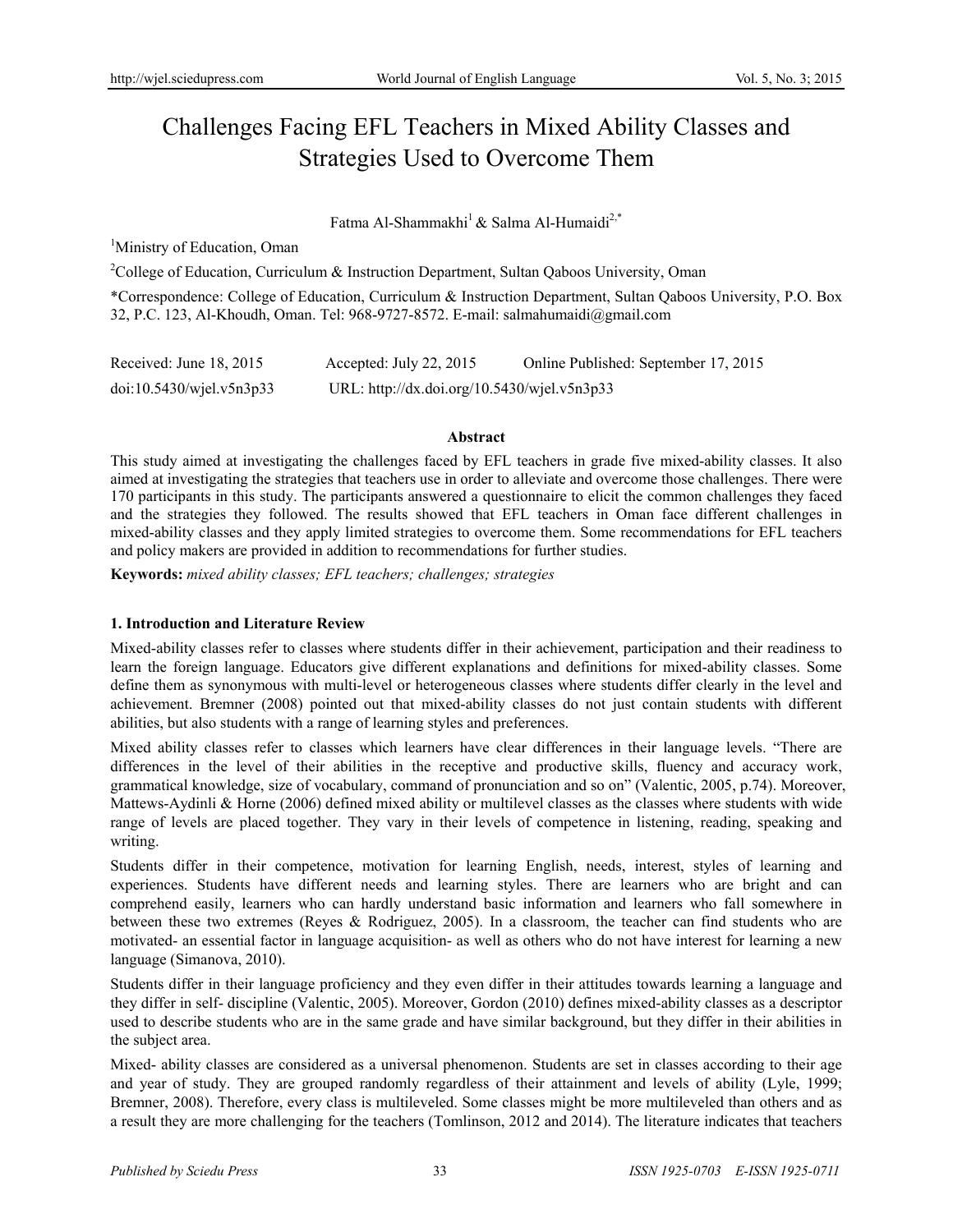face challenges as they are not equipped with the necessary skills and methodologies to deal with mixed ability students. They lack the training programs that would help them deal with this situation (Butterworth, 2010; Xanthou & Pavlou (2010).

This heterogeneity may create situations that challenge teachers while trying to give all learners the opportunity to learn and succeed (Hernandez, 2012; Ur, 1991; Ellis, 1994; Skehan, 2002; Lington and Spada, 2002, Reyes and Rodriguez, 2005; Simanova, 2010; Umair, 2010; Harris, 2012; Woodward, 2005; and Montes Reyes, P., & Rodríguez Formoso, 2006). Considering mixed ability classes and ways to plan for teaching them depends not only on students' levels, but also on the subject matter. Good and Brophy 1987) pointed out that teaching languages and mathematics is more challenging than teaching other subjects. The content in both languages and mathematics is almost abstract and hierarchically organized when compared to subjects such as history, literature or social studies where the curriculum materials can be related to everyday experience and commonsense explanations. Therefore, teachers of languages and mathematics are faced with more challenges than other teachers.

Language teachers feel confused when some learners acquire features of the language fast while other learners in the same class show little or no improvement. The reason could be related to second language acquisition as there are many factors that could influence learning outcomes in language classrooms. Learners' aptitude and motivation towards learning a new language are the main factors that affect their performance in language classes (Ellis, 1994).

Research has dealt with how teachers can deal with mixed ability classes (Westwood, and Arnold, 2004; Kerry, 1984; Slavin, 1996; Prodromou, 1992; Auerbach, 2000; Tomlinson, 2001; Cohen, Manion and Morrison, 1996; Pham Phu, 2007; Morris, 2008; Gupta, 2004; Anerbach, 200; Miller and Prince, 1976; Karlen, 2005; McNamara and Morton, 1997; and Bremner, 2008; Simanova, 2010). However, in real teaching contexts still little attention has been paid to prepare and train teachers on how to cater for the different ability levels. They are not given many guidelines to help them prepare for suitable adaptation according to students' needs. The teacher's book, for example, does not support teachers in differentiating the materials in order to cope with mixed ability classes (Perera, 2010). It is very common for most teachers to try to deal with the situation through 'teaching the average', leaving slow learners struggling and failing to involve advanced students at the same time.

## **2. Some Related Studies**

A study was done in Japan among some EFL teachers about their perspectives regarding streamed and mixed-ability classes. The majority preferred streamed classes as students benefit more. They believed that lesson instructions and materials could be better and better tailored to the students' current level. Some other teachers who favored mixed-ability classes believed that lower achievers might be motivated to catch up to their higher level classmates. Both higher and lower achievers would benefit by working together if a wide range of learning activities were provided for them (Millan & Joyce, 2011).

A double case study was done in Saudi Arabia and Iraq. The researcher had experience as an English teacher in both countries. She met many challenges as the classes were mixed ability. Students differed in their abilities and in their motivation towards learning English. She tried to prove the importance of collaborative learning and peer-tutoring. She used different activities with her students to improve their interaction with each other and to understand the importance of supporting each other. She found what students really needed in mixed ability classes was collaborative learning and the chance to make a real shift from teacher- centered to student-centered pedagogy in the classroom. Then the learning environment would be cooperative rather than competitive. Students would eagerly help each other if they have the qualified teacher who can guide them and applies the appropriate strategies (Hernandez, 2012).

Butterworth (2010) conducted research to investigate the situation of gifted students in mixed ability classrooms. The purpose of the study was to understand teachers' attitudes and experiences in mixed ability classes. Interviews and class observations were used to collect and analyze the data. The findings showed that teachers need to be trained on how to deal with mixed ability students, and to take care of gifted students. Also, it showed that following different strategies and methods in the classroom may help all students to participate. A similar study conducted in the USA investigated teachers' readiness to teach mixed-ability classes. The researcher found that teachers need to be well-prepared during their study and also need an in-service program to develop their abilities to deal with students' differences (Kantor, 2011).

A study carried out in Cyprus (Xanthou and Pavlou, 2010) investigated teachers' and students' attitudes in mixed ability EFL classes. The researcher used two instruments in his study, a Likert- type questionnaire with 114 teachers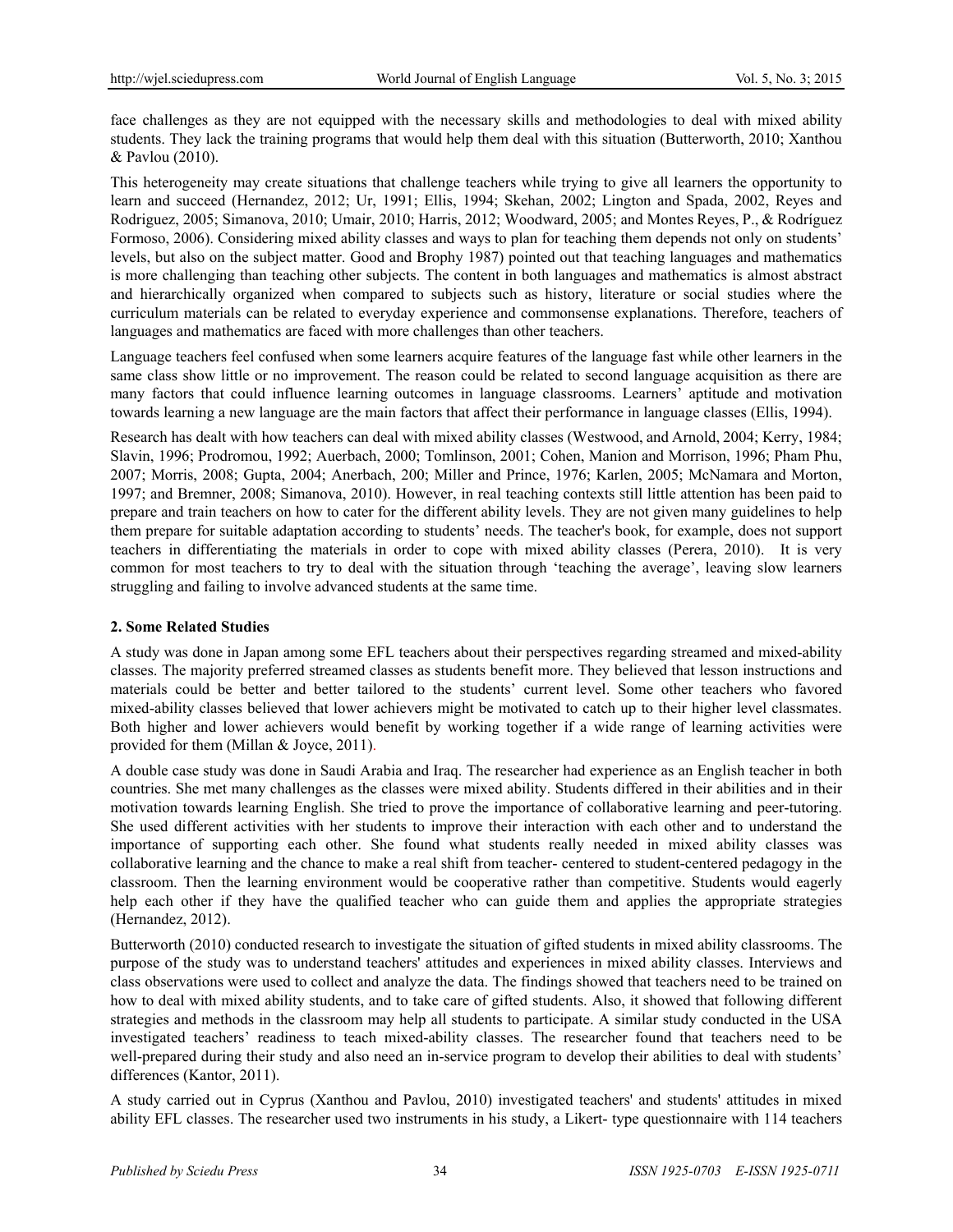and class observation. He investigated some of the challenges as some students were advanced and took many turns to participate while others might not speak for the whole lesson. Learners do not share the same language background. Moreover, the textbooks may not accommodate the needs of different students. Some students may lose interest in the textbook as it is too difficult for them while others may find it extremely easy. This problem may disturb discipline in the classroom. The researcher recommended increasing teaching hours and using methodologies that address students' needs. Also, courses and training are essential for EFL teachers. Educational authorities should pay attention to mixed ability classes and how to prepare suitable textbooks according to their different needs.

Another study was conducted by Svard (2006). She studied how upper secondary English teachers should work in order to reach the weaker students. According to the findings from the interviews from interviews, the best way was through ability grouping. The most important factors according to the teachers were: a good atmosphere, Clear instructions, structure, and setting routines.

In the Omani context, Al-Badi (2006) conducted a study about teachers' use of groupwork in Omani Basic schools. In his study, the literature emphasized the importance of group work to motivate students who differ in their abilities and learning styles. However, Al- Badi found that Omani teachers sometimes avoid organizing pupils in groups as they think it is just a waste of time and that students do not benefit much.

As the above studies reveal, different research findings show the challenges that teachers face in mixed-ability classes. Researchers and educators suggested different strategies in order to overcome those challenges. However, teachers need good training to deal with the situation and improve their students' learning. As it is clear from the literature surveyed, no similar study has been conducted in Oman. Therefore, the researchers used the knowledge gained from related previous studies to develop the research tool and to conduct this study in the Omani context.

In Oman, age- based and mixed ability settings have been the norms in schools. In all government schools, students are grouped in the same class according to the year of study and to their age. Therefore, classrooms include students from varying levels and different needs. Most classes are relatively large, consisting of about 30 to 35 students. Teachers always find it challenging to meet the various needs of their students. Utilizing demanding activities is good for high level students but too difficult for other levels. At the same time, using easy ones may help low achievers to participate but leaves out good students feeling bored and uninterested. This dilemma has led teachers and even curriculum designers to design activities that mainly suit average levels.

According to the researcher's eleven-years of teaching experience, the situation in Oman is not different from other countries. English teachers face challenges in dealing with students as the classes are increasing in both size and diversity of abilities. As the researcher has teaching experience in cycle two schools (i.e. grades 5-10), she finds that grade five teachers face more challenges than other teachers. Their students go through physical and emotional transition by moving from cycle one (i.e. grades 1-4) to cycle two schools.

They usually come from a learning environment where teachers treat them as young learners to an environment where they view them as adults and expect them to be more responsible. In addition, cycle one assessment system is different from cycle two as it does not include end of semester examination. Moreover, interviewing fifteen teachers who taught grade five in an exploratory study about the challenges in their classes indicated that they face difficulties in coping with the diversity of the classes and providing all students with suitable materials. They try to conduct some extra activities to involve all students, but they are not always helpful.

As mentioned previously and to the best knowledge of the researchers, no study has been conducted to investigate this issue in the Omani context. The researchers feel a need to investigate the challenges encountered by teachers in mixed ability classes and the strategies used to overcome these challenges. This study therefore aims to examine the challenges that Omani EFL grade five teachers face and the strategies they implement to meet their students' needs in a mixed ability context.

## **3. Significance of the Study**

- 1- The study sheds light on the importance of increasing teachers' awareness and readiness to work in a mixed ability context in order to minimize the number of low achievers in this grade and consequently in upper grades.
- 2- It can be used by trainers to prepare teachers for challenges in mixed ability classes and how to use suitable strategies to overcome those challenges.
- 3- It encourages researchers to conduct further research in the area of the study.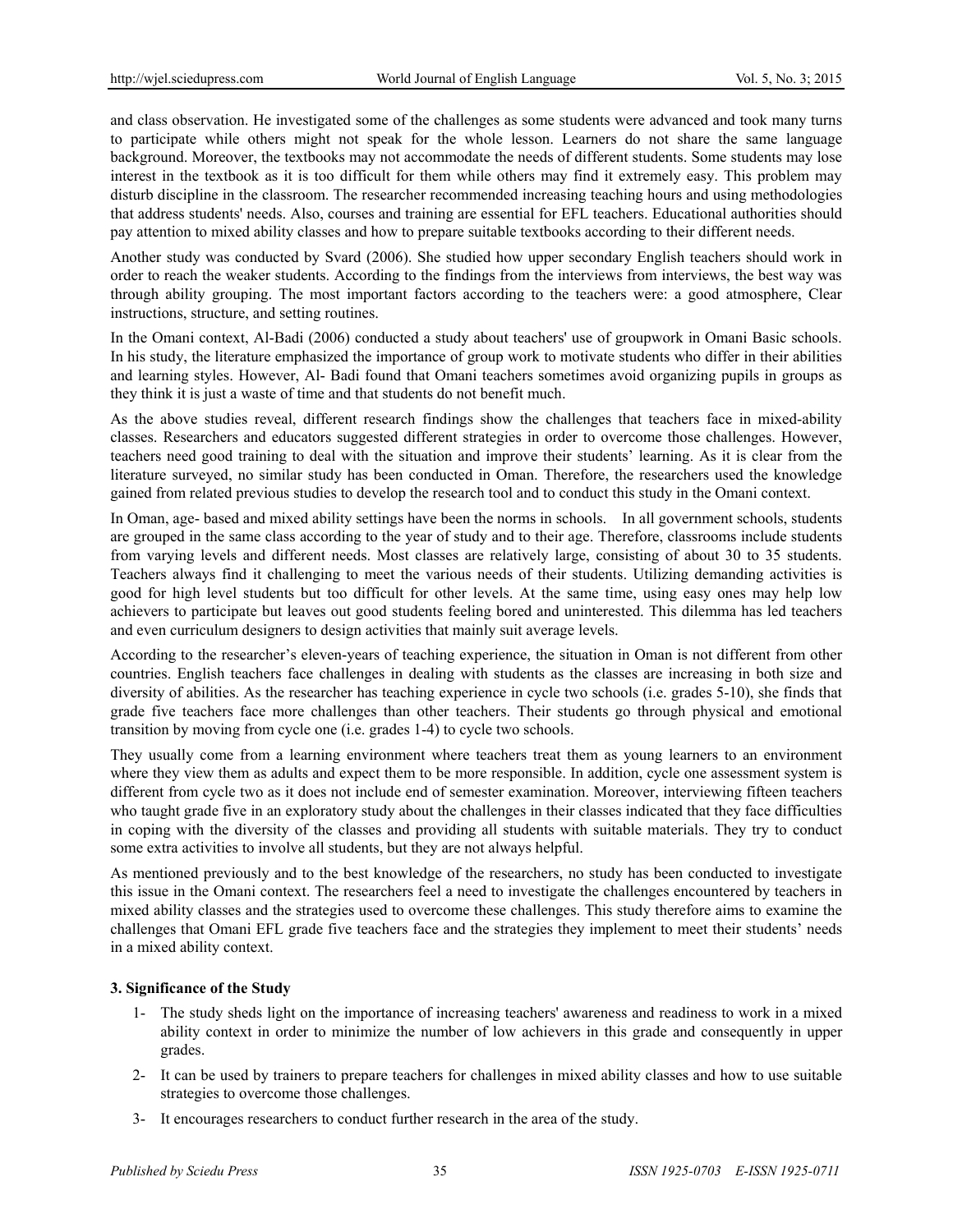4- It is the first study conducted to investigate this issue in the Omani context.

#### **4. Method**

#### *4.1. Questions of the Study*

More specifically, the study attempts to answer the following questions:

- 1- What are the challenges faced by EFL grade five teachers in mixed -ability classes?
- 2- What strategies do EFL teachers use to cope with these challenges?
- 3- Are there significant differences between EFL male and female teachers when facing these challenges?
- 4- Are there significant differences between EFL male and female teachers in using different strategies?
- 5- Are there significant differences between teachers in the strategies they adopt to cope with the challenges based on their years of teaching experience?

#### *4.2 Population and Sample*

The population of this study consisted of EFL teachers in cycle 2 Basic Education Schools  $(5 - 10)$ , who teach grade five in the academic year 2012 /2013 in three governorates South Batinah, Muscat and Dakhelya. The researchers decided to take three educational governorates as representative of the whole Sultanate.

The sample comprised 180 teachers who were selected randomly from the three governorates and they represented 60% of male and female grade five English teachers in cycle two schools in the selected governorates. Of the 180 subjects, 94 male teachers and 86 female teachers represented two teachers teaching grade five at each school. The non-proportional sample was taken representing 60% of the whole population which is about 300 teachers.

#### *4.3 The Questionnaire*

To develop the questionnaire, the researchers relied on analyzing grade five textbooks and the information gathered through asking some grade 5 teachers about their experiences and challenges. Moreover, they relied on some studies and books to develop the section on challenges faced in mixed ability classes (such as Prodromou, 1992; Hess, 2001; Manion & Morison, 1996; Ur, 1991; Tomlinson, 2001). Some authors (Brown, 2004; Xanthou and Pavlou, 2010) suggested many strategies related to materials and authentic learning. The questionnaire is divided into six categories which are: teaching and learning, motivation, classroom management, materials, needs analysis, and evaluation. Each category includes different related items.

The questionnaire was the main tool in the study. It consists of three parts. The first part investigated the demographic information about the participants such as gender and years of experience. The second part consisted of some possible challenges faced by teachers and the third part included the strategies the teachers used to overcome those challenges. The questionnaire was based on a 5- point Likert scale (see Appendix B). The teachers were asked to rate the frequency of the possible challenges and the implemented strategies, using the following scale:

 $5=$  always  $4=$  Very often  $3=$  Often  $2=$  Seldom  $1=$  Never

There were two open-ended questions. The first was about other challenges that teachers face in mixed-ability classes. The second one was at the end of part three and it asked teachers to mention any different strategies they applied in their classes.

The objectives of the questionnaire were:

- To investigate challenges and obstacles teachers had in grade five mixed ability classes.
- To identify strategies followed by teachers to overcome these challenges.
- To investigate if teachers were well trained and qualified to deal with students who have different needs and abilities.
- To find out if there were differences between teachers in using strategies which can be attributed to years of experience.
- To find out if there were differences between male and female teachers in the strategies they use to overcome the challenges

The questionnaire was validated for clarity and relevance by 10 experts from the College of Education, College of Arts, and Language Center at Sultan Qaboos University. The reliability was established and computed using Cronbach's alpha and it was .82.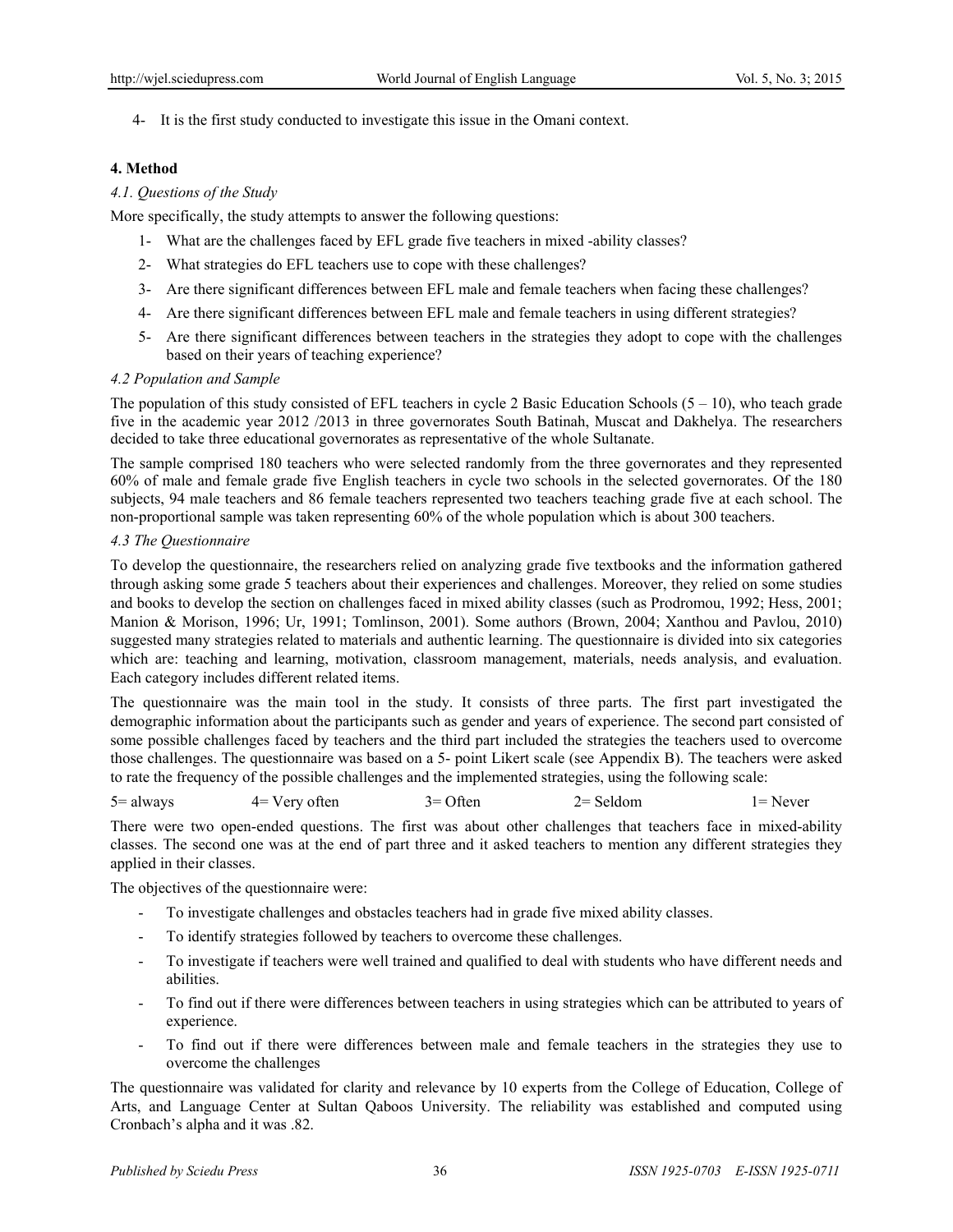## **5. Results**

#### *5.1 Question One*

*What are the common challenges faced by EFL grade five teachers in mixed-ability classes?* 

There were twenty-six items in the questionnaire related to the challenges faced by teachers in mixed-ability classes. These items were divided into four categories (teaching & learning, motivation, classroom management and material challenges). The participants were asked to respond to them using a Likert-type five point scale ranging from never to always.

For the purpose of interpreting the data, the means were divided as follows:

| $ +$ $ -$                      | $-1$       |                    | $L$ <sup>OW</sup>        |        |
|--------------------------------|------------|--------------------|--------------------------|--------|
| $\overline{\phantom{a}}$<br>τ. | . .<br>. . | _<br><u>.</u><br>- | $\cdot\cdot$<br>. .<br>- | -<br>. |

**Table 1.** Means and Standard Deviations of the Challenges Facing Teachers in Mixed-Ability Classes

| Category              | Mean | Std. dev. |
|-----------------------|------|-----------|
| Teaching and Learning | 3.81 | .64       |
| Motivation            | 3.58 | .66       |
| <b>Materials</b>      | 3.51 | .75       |
| Management            | 3.40 | .66       |
| Total                 | 3.64 | 52        |

Results of the study revealed that teachers have high challenges in mixed- ability classes with an overall mean value of 3.64 out of 5. Challenges related to teaching and learning are the most frequent challenges teachers have with a mean of 3.81. Motivation challenges have a high mean of 3.58, followed by challenges related to materials with a mean value of 3.51. Challenges related to classroom management are the least frequent challenges faced by teachers with a mean value of 3.40, a moderate level of prevalence.

Appendix 1 displays the means and standard deviations of individual items in a descending order. Looking at the results in detail, it is clear there are two patterns, or levels of challenges which are high and moderate challenges. About 17 items present high challenges for teachers. On the other hand, about 9 items have moderate means which range from 3.04 to 3.37.

It is evident that EFL teachers in Oman face different challenges in teaching mixed-ability classes. This result is consistent with many studies that have showed the challenges facing teachers in mixed-ability classes. In these mixed-ability classes, teachers are faced with challenges in addressing the needs of students according to their differences. When teachers try to plan a lesson that fits the different levels, they find it difficult (Hernandez, 2012). Moreover, Xanthou & Pavlou (2010) found in their study conducted in Cyprus that teachers face many difficulties and the syllabus does not accommodate all the students with their different levels and abilities. This problem leads to disturbed discipline in the classroom and frustration among the students.

## *5.2 Question Two*

## *What strategies do EFL teachers use to cope with these challenges?*

In order to know the strategies that teachers frequently use in their mixed-ability classes, participants had to respond to 61 items in five categories, using a Likert-type five point scale ranging from never to always. Descriptive statistics were used by calculating means and standard deviations for each category related to strategies implemented in mixed-ability classes. The following table will show the results.

| Table 2. Means and Standard Deviations of the Different Strategies Used by Teachers in Mixed-Ability Classes |  |  |
|--------------------------------------------------------------------------------------------------------------|--|--|
|--------------------------------------------------------------------------------------------------------------|--|--|

|                | Mean | Std. dev. |  |
|----------------|------|-----------|--|
| Management     | 3.68 | .45       |  |
| Materials      | 3.15 | .54       |  |
| Teaching       | 3.06 | .37       |  |
| Evaluation     | 3.05 | .39       |  |
| Needs analysis | 2.93 | .80       |  |
| Motivation     | 2.87 | .46       |  |
| Total          | 3.15 | .344      |  |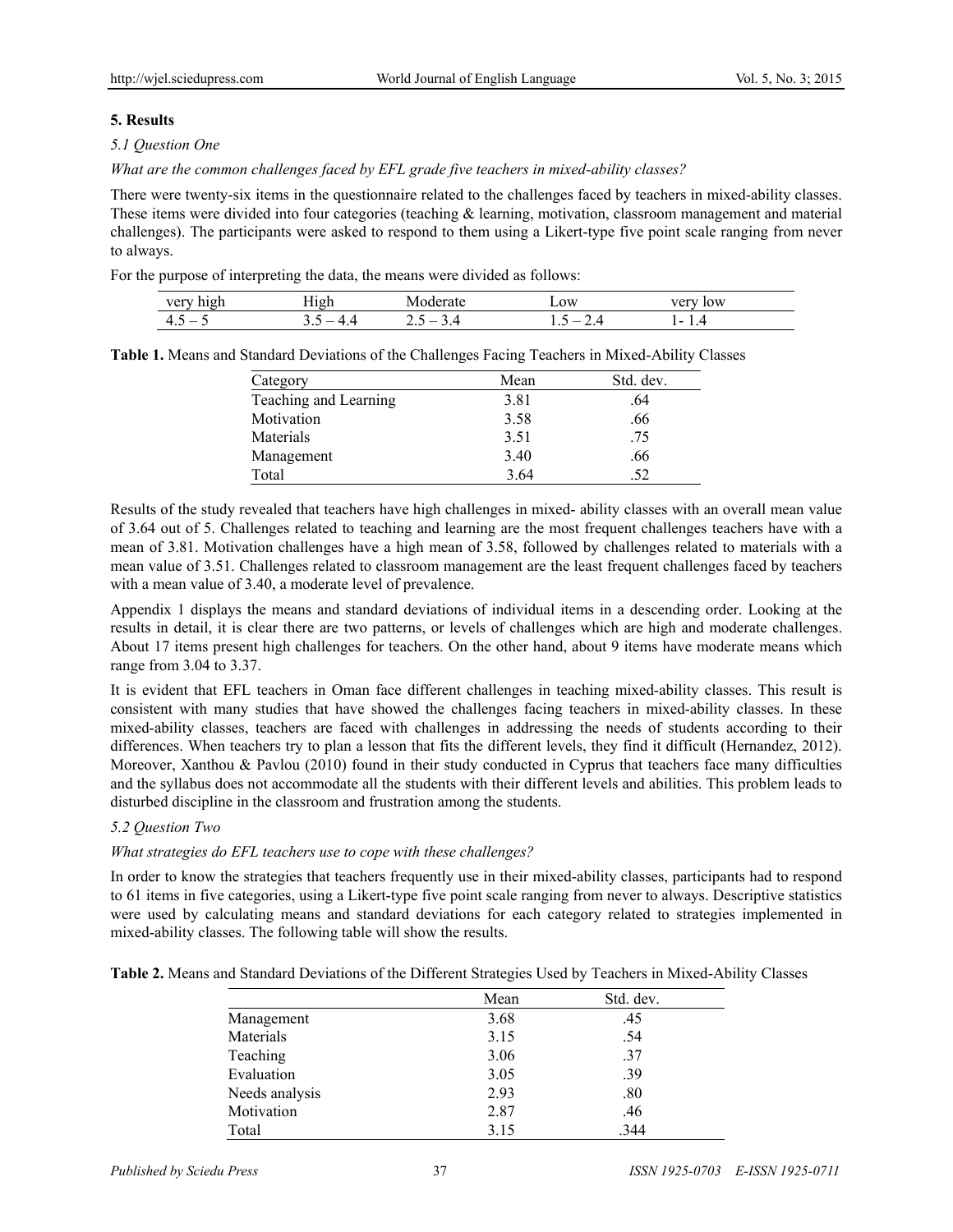The results show that management strategies are used with a high mean value 3.68, while EFL teachers do not use the other strategies very often. Most of the strategies have moderate means 3.15, 3.06, 3.05, 2.93 and 2.87. These results indicate that teachers might not be well- trained to apply various strategies in their mixed-ability classes (see appendix 2 for the detailed results).

From the previous results, the researchers deduced that EFL teachers need more training and practice in implementing certain strategies with their students. Students may eagerly help each other if they have a qualified teacher to guide them and apply the appropriate strategies (Hernandez, 2012). A study conducted by Al-Rasbiah (2006) identified the in-service needs for grade 5-12 EFL teachers. The results emphasized the importance of in-service training to improve teachers' skills and strategies to deal with students' differences and to manage classrooms.

## *5.3 Question Three*

## *Are there significant differences between male and female teachers in the challenges they face in mixed-ability classes?*

To examine teachers' differences in facing different challenges with respect to their gender, a t-test was performed to determine if statically significant differences existed between male and female teachers. The results of the test are given in Table 3.

**Table 3.** The t-test Results for the Comparisons between Male and Female Teachers in Levels of Challenges They Face in Mixed-Ability Classes.

| Challenges | Gender | n  | Mean | std. dev. | t-value | p-value |
|------------|--------|----|------|-----------|---------|---------|
| Teaching   | Male   | 90 | 3.84 | 0.61      | 0.65    |         |
|            | Female | 80 | 3.77 | 0.67      |         | 0.52    |
| Motivation | Male   | 90 | 3.60 | 0.65      |         | 0.57    |
|            | Female | 80 | 3.55 | 0.65      | 0.56    |         |
| Management | Male   | 90 | 3.41 | 0.69      |         | 0.98    |
|            | Female | 80 | 3.41 | 0.62      | 0.02    |         |
| Materials  | Male   | 90 | 3.48 | 0.71      |         |         |
|            | Female | 80 | 3.31 | 0.76      | 1.49    | 0.14    |

It is clear from the t-test results presented in Table 6 that there are no statistically significant differences in the level of challenges faced by male and female teachers in mixed-ability classes (p-value  $> 0.05$ ). This appears to indicate that both male and female teachers are similarly facing similar challenges. The results agreed with Svard's (2006) results that both male and female teachers in Bulgaria found it difficult to get students' attention and motivate them to participate during the class. Teachers found it difficult to meet all their students' needs as they did not have the time or the support from the school and the curriculum. Also, this revealed the fact that teachers do not have the pre-service and in-service training which enables them to address the challenges they may face in their classes and know how to deal with different abilities. Such a result might be attributed to the fact that both male and female teachers in Oman are teaching under similar conditions and as a result, are exposed to the same syllabus and administrative work.

# *5.4 Question Four*

## *Are there significant differences between EFL male and female teachers in their use of different strategies in Omani schools?*

Here the researchers tested the gender effect to see whether teachers' gender had an impact on EFL teachers' use of different strategies in their mixed-ability classes.

An independent sample t-test was calculated in order to see the differences between male and female EFL teachers in implementing different types of strategies. The results are reported in table 4.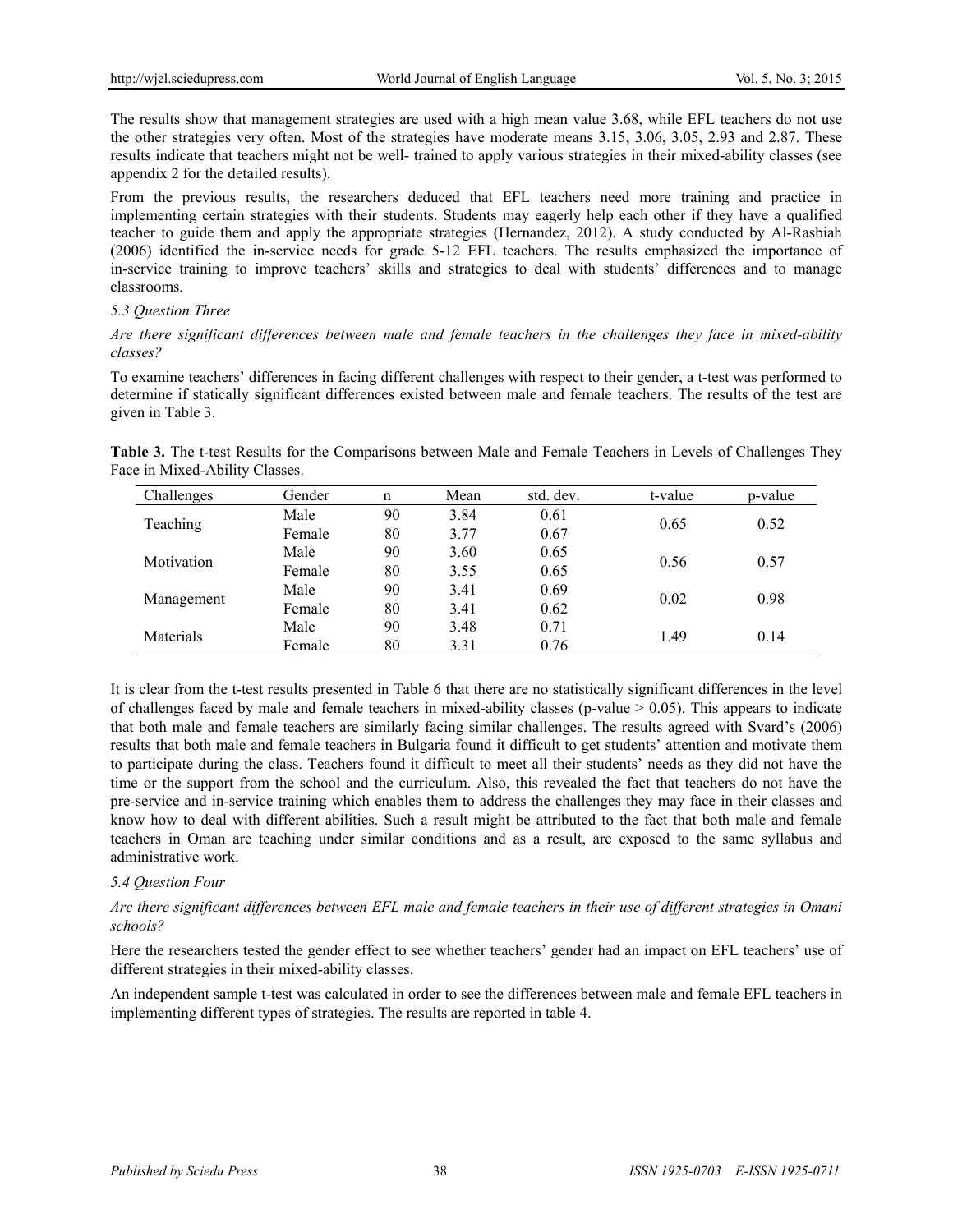| <b>Strategies</b> | Gender | Mean | Stand.<br>Deviation | t-value | p-value |  |
|-------------------|--------|------|---------------------|---------|---------|--|
| <b>Needs</b>      | Male   | 3.03 | 0.84                | 1.73    |         |  |
|                   | Female | 2.83 | 0.75                |         | 0.086   |  |
|                   | Male   | 3.33 | 0.57                |         | 0.22    |  |
| Teaching          | Female | 3.43 | 0.49                | 1.23    |         |  |
|                   | Male   | 3.64 | 0.46                | 1.33    | 0.19    |  |
| Management        | Female | 3.73 | 0.43                |         |         |  |
|                   | Male   | 2.37 | 0.48                | 18.54   | 0.000   |  |
| Motivation        | Female | 3.59 | 0.37                |         |         |  |
|                   | Male   | 3.34 | 0.62                |         |         |  |
| Materials         | Female | 3.39 | 0.65                | 0.49    | 0.62    |  |
| Evaluation        | Male   | 3.51 | 0.57                |         |         |  |
|                   | Female | 3.59 | 0.54                | 0.91    | 0.37    |  |

| Table 4. Mean and Standard Deviations of Strategies Used by Male and Female Teachers in Mixed-Ability Classes |  |  |
|---------------------------------------------------------------------------------------------------------------|--|--|
|---------------------------------------------------------------------------------------------------------------|--|--|

Table 4 shows that there is no significant difference between male and female teachers in strategies used in mixed-ability classes with regard to needs, teaching, management, materials and evaluation (P-value  $> 0.05$ ). This indicates that both use the same strategies to cope with the challenges. This can be attributed to the fact that both male and female teachers are exposed to the same curriculum and policies. However, with regard to motivation there is a significant difference between male and female teachers (P-value  $< 0.05$ ). The differences in applying motivation strategies is in favor of female teachers. The average usage of that strategies is (3.59) for females compared to (2.37) for males. This would mean that female teachers are inclined to use this strategy more often than their male counterparts and that these strategies are much more popular and more frequently used by female teachers. The reason behind the difference is not clear. Female teachers could be more interested in the profession. So they are enthusiastic during their lessons and they try to encourage all students to participate

#### *5.5 Question Five*

## *Are there significant differences between teachers in the strategies they adopt to cope with the challenges based on their years of teaching experience?*

This variable was expected to affect EFL teachers' use of different strategies is their years of teaching experience. The researchers divided teachers into less- experienced (1-3 years) and experienced teachers (10 years and more). The researcher chose two extreme contrasting groups to be compared and see the differences. Therefore the t-test was used to compare the means of teachers using strategies with regard to their different experiences. The descriptive statistics (means and standard deviations) are shown in table 5.

| Strategies | Experience       | N  | Mean | Std.dev |
|------------|------------------|----|------|---------|
| Needs      | Less experienced | 28 | 3.16 | 0.85    |
|            | Experienced      | 32 | 3.06 | 0.75    |
|            | Less experienced | 28 | 3.42 | 0.71    |
| Teaching   | Experienced      | 32 | 3.30 | 0.44    |
|            | Less experienced | 28 | 3.69 | 0.47    |
| Management | Experienced      | 32 | 3.69 | 0.43    |
|            | Less experienced | 28 | 3.33 | 0.59    |
| Motivation | Experienced      | 32 | 3.21 | 0.54    |
|            | Less experienced | 28 | 3.42 | 0.59    |
| Materials  | Experienced      | 32 | 3.45 | 0.54    |
| Evaluation | Less experienced | 28 | 3.43 | 0.49    |
|            | Less experienced | 28 | 3.43 | 0.49    |

**Table 5.** Mean and Standard Deviations of Strategies Used by Experienced and Less Experienced Teachers

As can be seen from Table 5, there is no significant relationship between the strategies adopted by teachers and the years of their experience in teaching (P-value  $> 0.05$ ). This would mean that teachers adopt the same strategies irrespective of their experience in teaching. Many teachers need practical ideas, strategies and techniques that enable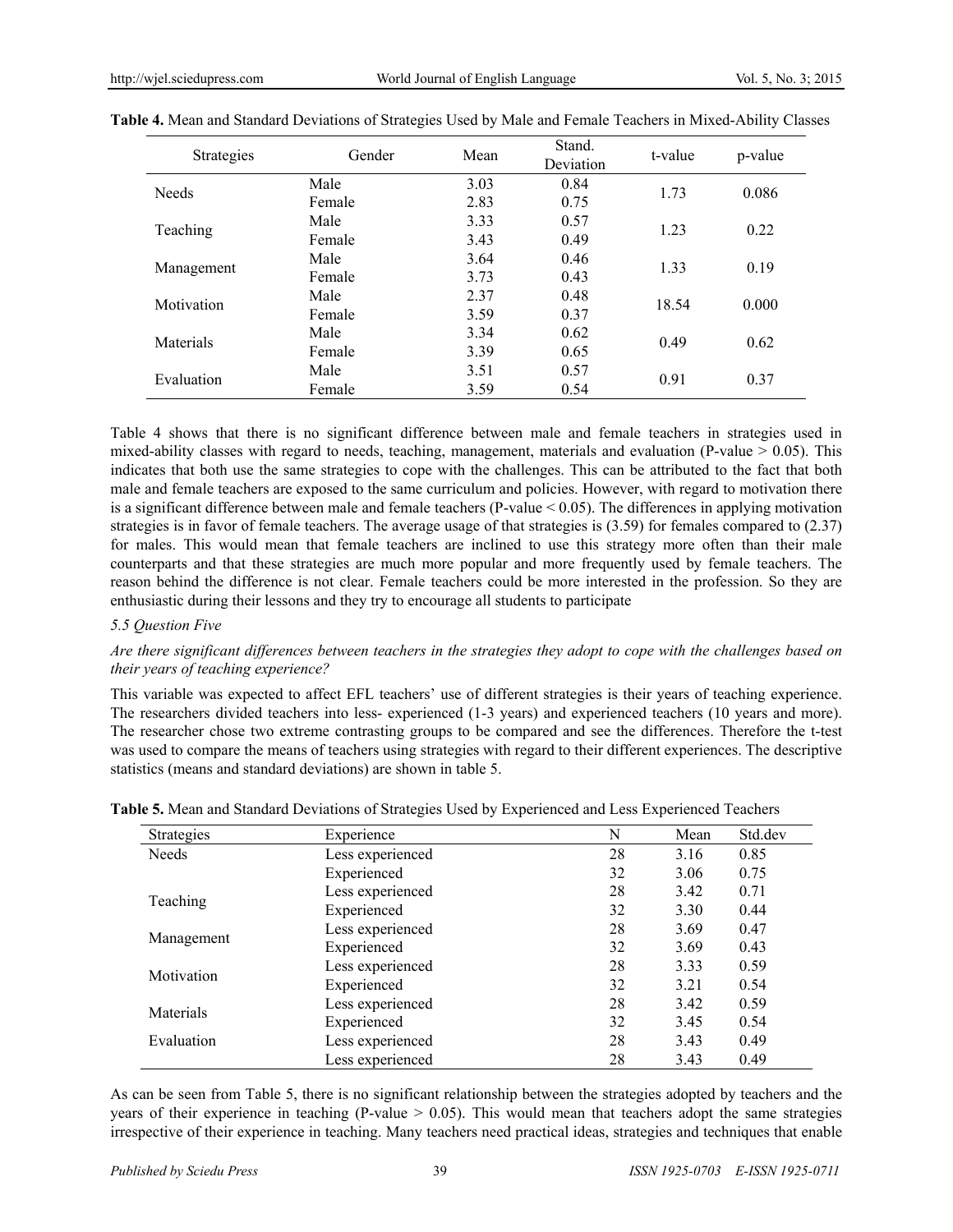them to deal with students in the classroom (Brindly, 1989).

#### **6. Summary**

In order to answer the research questions, descriptive statistics and t-tests were used. The main findings of the study are:

- 1. EFL teachers face challenges related to teaching and learning, motivation, materials, and classroom management.
- 2. There are no statically significant differences between male and female teachers in facing different challenges in mixed-ability classes.
- 3. In order to cope with the challenges, teachers try to follow different strategies. Most strategies are in moderate and low level use by EFL teachers.
- 4. There are no statically significant differences between teachers attributable to the years of teaching experience in applying different strategies
- 5. There is a statically significant difference between male and female teachers in applying motivation strategies.
- 6. There are no statically significant differences between male and female teachers in applying the strategies related to needs analysis, teaching and learning, classroom management, materials and evaluation.

## **7. Conclusion**

The EFL teachers in Oman face different challenges in mixed-ability classes. The results of the current study show the levels of challenges teachers face and the application of various strategies. Both male and female teachers face the same challenges and there is no significant difference between them in applying different strategies except in strategies related to motivation. These findings lend support to previous studies that showed no differences between teachers in facing and coping with challenges. Mathews, Aydinli & Horne (2006) pointed out in their study that teachers, regardless of their gender and experience, need in-service training. They need to acquire strategies that enable them to deal with different students. Another study found that most teachers face challenges in their mixed-ability classes and recommended more training for teachers to apply various strategies such as designing different activities and games (Morris, 2008).

Moreover, most use of strategies ranged from moderate to low with few strategies having a high level of use. This indicates that teachers need to be trained to deal with individual differences and care about the students' different abilities. Students in mixed-ability classes need to be treated equally with understanding of their needs. The curriculum does not provide teachers with the necessary techniques that can help them to deal with mixed-ability classes. In addition, teachers should be qualified and well-trained to cope with different challenges.

## **8. Recommendations**

## *8.1 Recommendations for EFL Teachers*

Since EFL teachers face different challenges in their classes and they are do not apply the different strategies frequently, the researchers propose the following recommendations to be implemented. The teachers need to:

- Be aware of students' different abilities in acquiring the foreign language and the pace they need for comprehension.
- Have knowledge about their students' needs and interests.
- Establish a good relationship with students to reduce their fear and anxiety of learning a foreign language.
- Encourage students to participate and express their needs through discussion, questionnaires, journals, etc.
- Train students to be self-reflective and teach them techniques for self and peer-assessment.
- Teach learners effective techniques in order to improve their levels and be active learners.
- Be supportive and enthusiastic so students can feel confident during English classes.
- Update their knowledge and information about the use of different strategies.
- Discuss their experiences together in order to support their learners.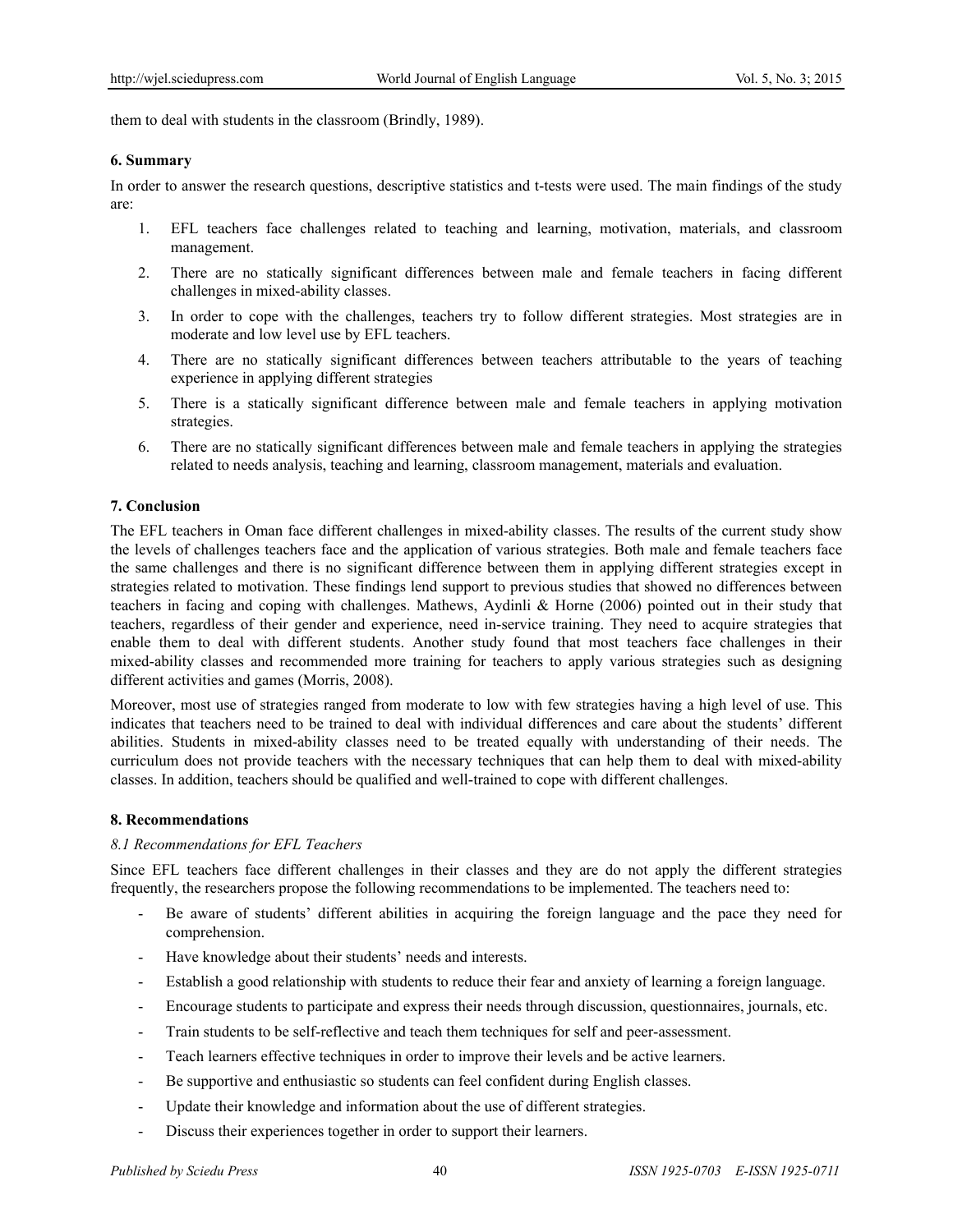Have effective techniques in selecting tasks that can fit different levels.

#### *8.2 Recommendations for Policy Makers*

The findings of the study highlight the needs for training and professional development programs for English teachers in dealing with different abilities in the classes**.** Some suggestions for policy makers include:

- Increase teachers' awareness of mixed-ability classes through workshops, courses and visits.
- Provide teachers with pre-service and in-service training to enable them to deal with mixed-ability classes.
- The syllabus should be flexible and contain activities that suit students' different levels.
- Teachers' book can be a good tool for teachers to help them to deal with students' different needs and abilities.
- Teachers can have the opportunities to modify the syllabus and lesson plans according to their students' abilities.

#### *8.3 Recommendations for Further Studies*

- Further studies can replicate this study using a larger sample and different academic levels.
- Experimental studies can be carried out to find out the effect of using different strategies to reduce the challenges in mixed-ability classes.
- Other studies can investigate students' perceptions about the difficulties they have in their classes while learning a foreign language.
- This study can be replicated to investigate supervisors' perceptions about how teachers cope with different abilities in their classes and what those teachers actually need.
- A similar study can be carried out with different level in schools or even in colleges.
- Further studies can use a questionnaire supported by classroom observations.

#### **References**

- Al-Badi, M. (2006). *EFL teachers' use of group work in Omani basic education schools*. Unpublished master thesis, Sultan Qaboos University, Sultanate of Oman.
- Auerbach, E. (2000). Paradoxes and possibilities: Creating participatory learning communities. In J. Hall & W. Eggington (Eds.), *The sociopolitics of English language teaching*. Clevedon: Multilingual Matters.
- Mattews-Aydinli & Horne, V. (2006). Promoting success of multilevel ESL classes. *Center for Adult English Language Acquisition (CAELA*), April 2006-02, Washington, DC.
- Bremner, S. (2008). Some thoughts on teaching a mixed ability class. *Scottish Languages Review*, *18*, 1-10.
- Brown, H. D. (2004). *Language assessment, principles and classroom practices*. New York: Pearson/Longman.
- Butterworth, D. (2010). *Placing gifted students at risk in mixed-ability classroom: A sequential mixed methods analysis*. ProQuest LLC, Ed.D. Dissertation, Walden University, ERIC Number ED520442
- Chuan, L. (2009). *A case study of how a large multilevel EFL writing class experiences and perceives multiple interaction activities*. Ph.D. dissertation. Southern Illinois University Carbondale, USA
- Ellis, R. (1994). *The study of second language acquisition*. Oxford: Oxford University Press.
- Good, L., & Brophy, E. (1987). *Looking in classrooms*. New York: Harper & Row.
- Gordon, S. (2010). A case study on multi-level language ability groupings in an ESL secondary school classroom: Are we making the right choices? Ontario Institute for Studies in Education. Ph.D. dissertation, University of Toronto.
- Harris, S. (2012). Teaching mixed-ability classes. Retrieved 27-7-2013 from www.mailonline.com
- Hernandez, T. (2012). "Teach to the Middle": A double case study of two multilevel EFL classes in the Middle East. MA TESOL Collection. Paper 544.
- Hess, N. (2001). *Teaching large multilevel classes*. Cambridge: Cambridge University Press. http://dx.doi.org/10.1017/CBO9780511732966
- Jorgensen, C.M., Shuh, M.C., & Nisbet, J. (2006). *The inclusion facilitators' guide.* Baltimore: Brookes Publishing.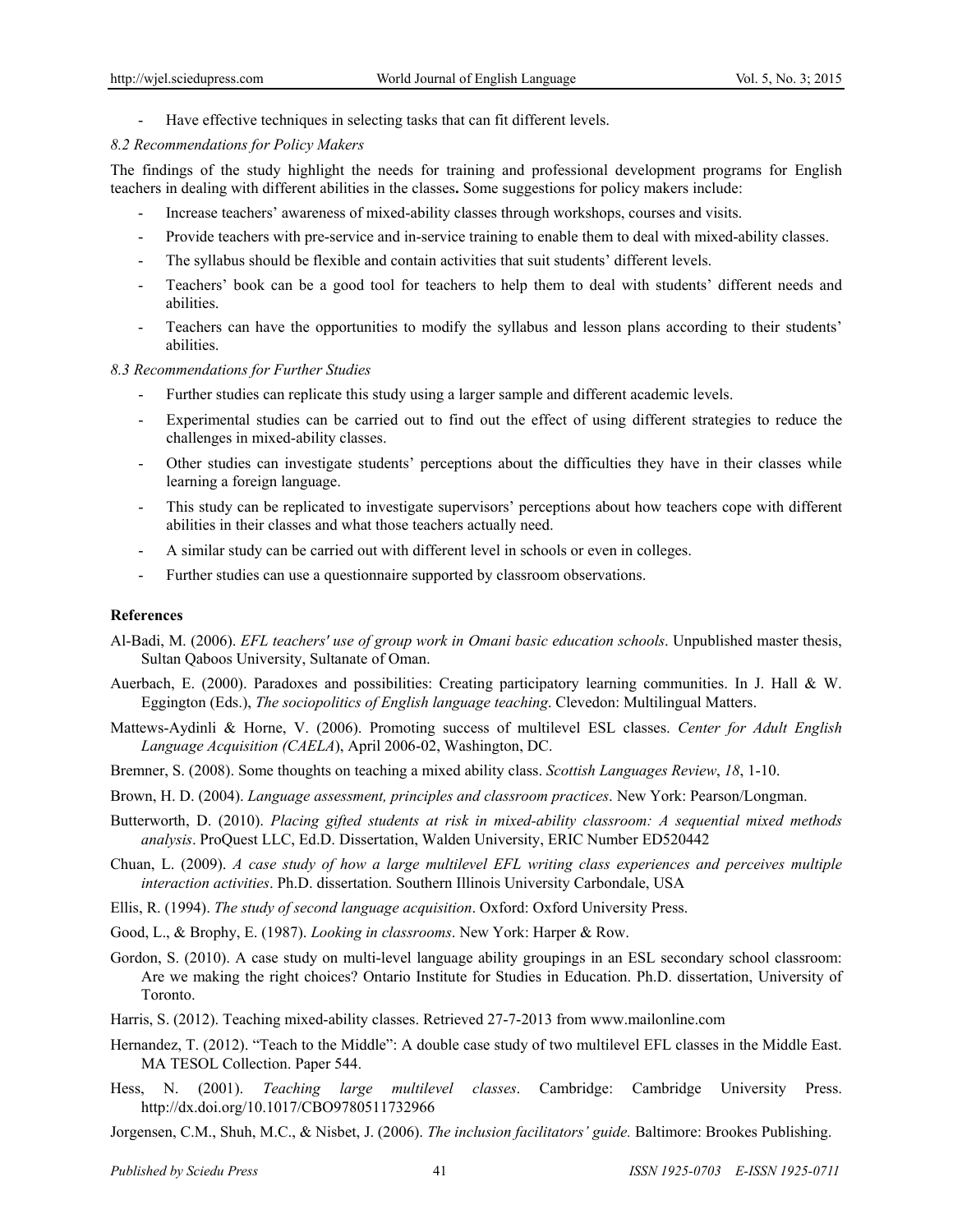- Kantor, K. S. (2011). General educators perceptions of preparedness to teach in mixed-ability classrooms, PhD dissertation, Walden University, Minneapolvdis, MN.
- Kerry, T. (1984). Analyzing cognitive demand made by classroom tasks in mixed-ability classes. *Classroom Teaching Skills*, 163-179.

Lington, P., & Spada, N. (2002). *How languages are learned*, Oxford. Oxford University Press.

- Lyle, S. (2010). An investigation of pupil perception of mixed-ability grouping to enhance literacy in children aged 9-10. *Educational Studies*, *25*(3), 283-296. http://dx.doi.org/10.1080/03055699997800
- Mc Namara, S., & Moreton, G. (1997). *Understanding differentiation*. London: David Falton Publishers.
- Millan, M. & Joyce, B. (2011). Teacher perspectives on student placement in university EFL programs. *Journal of Nepal English Language Teachers' Association (NELTA)*, *16*(12), 70-81.
- Miller, K., & Prince, S. (1976). *The future of Students Affairs*. Bass Publishers: California.
- Morris, J. (2008). *A qualitative investigation of interdisciplinary mixed -ability co-operative classes in an Inner-Ring Suburban High School.* Cleveland: Cleveland University.
- Perera, M. (2010). Copying with students heterogeneity in the English language classrooms. A study conducted for National Education Commission, February 2010 Colombo.
- Pham Phu, Quynh Na (2007). Some strategies for teaching English to multi-level adult ESL learners: A challenging Experience in Australia. *Asian EFL Journal, 9*(4), Conference Proceedings*.*
- Prodromou, L. (1992). Mixed ability classes. In: L. Cohen, L. Manion, and K. Morrison (Eds.), *A Guide to Teaching Practice* (1996). London: MacMillan Publishers Ltd.
- Montes Reyes, P., & Rodríguez Formoso, J. (2006). Teaching English in mixed-ability classrooms. Some teachers' thoughts on responding to the needs of all learners (pp.1-33). Retrieved April13, 2013 from www.teachingenglish.org.uk
- Simanova, A. (2010). *Dealing with Mixed Ability Classes*. Diploma thesis, Masaryk University, Brno, Czech Republic.
- Skehan, P. (2002). Theorising and updating aptitude. In: P. Robinson (Eds.), .*Individual differences and instructed language learning*. Amsterdam: Bengamins. http://dx.doi.org/10.1075/lllt.2.06ske
- Slavin, R. E. (1996). Research on cooperative learning and achievement: What we know, what we need to know. *Contemporary educational psychology*, *21*(1), 43-69. http://dx.doi.org/10.1006/ceps.1996.0004
- Svard, A. (2006). The challenge of mixed-ability classes: How should upper secondary English teachers work in order to help the weaker students. Retrieved from http://www.Diva-portal.org
- Tomlinson, C. A. (2012). *How to differentiate instruction in mixed-Ability classrooms*. ASCD.
- Tomlinson, C. A. (2014). *Differentiated classroom: Responding to the needs of all learners.* ASCD.
- Umair, N. (2010). Problems of multi-ability academic English writing classes in Arab countries. *AWEJ*, *2*(2), 230- 242.
- Ur, P. (1991). *A course in language teaching: Practice and theory*. Cambridge: Cambridge University Press.
- Valentic, D. (2005). ELT in multi-level classes. *Hupe Newsletter*. December. No. 23
- Westwood, P., & Arnold, W. (2004). Meeting individual needs with young learners. *ELT Journal*, *58*(4), 375-378.
- Woodward, T. (2005). *Planning lessons and courses: Designing sequences of work for the language classroom*. Cambridge: Cambridge University Press. http://dx.doi.org/10.1093/elt/58.4.375
- Xanthou, M., & Pavlou, P. (2010). Teachers' perceptions of students' attitudes in mixed ability EFL State primary school classes. *Advances in Research on Language Acquisition and Teaching: Selected Papers*, pp 473-485.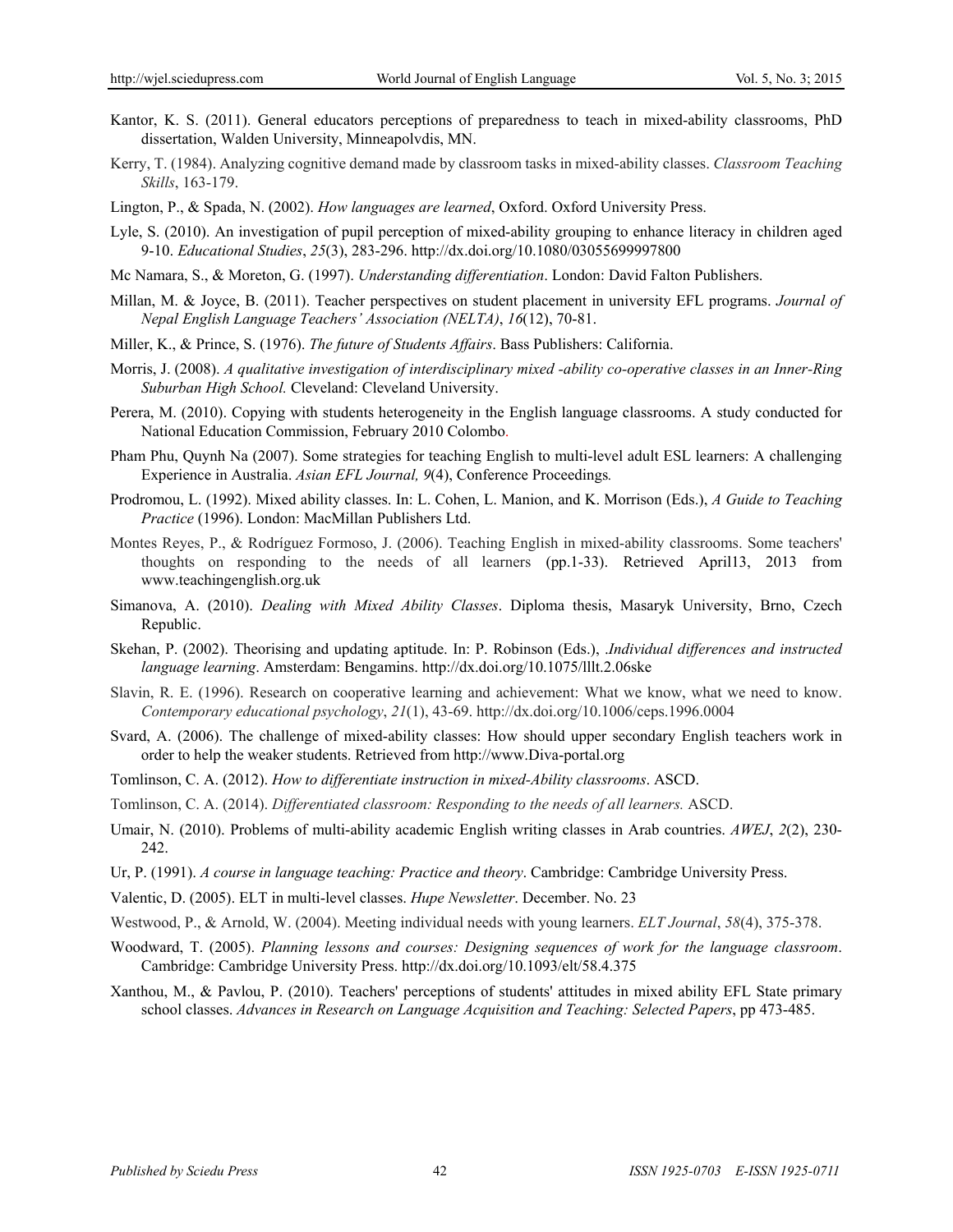## **Appendix 1**

Means and standard deviations of the challenges related to the specific items in the different dimensions

| <b>Items</b>                                                                                            | Mean | Std.dev |
|---------------------------------------------------------------------------------------------------------|------|---------|
| <b>Teaching and Learning</b>                                                                            |      |         |
| Teaching large course book does not help me to follow individual students.                              | 4.27 | .914    |
| Many students are unable to communicate using English especially low achievers.                         | 4.09 | .938    |
| There is a wide gap among students' levels in different skills.                                         | 3.94 | .956    |
| The coursebooks' activities do not suit the different levels of the students.                           | 3.71 | .955    |
| It is difficult to plan a balanced lesson that fits all students with their different abilities.        | 3.46 | 1.02    |
| I cannot satisfy the needs of all students.                                                             | 3.37 | 1.06    |
| <b>Motivation</b>                                                                                       |      |         |
| Lack of confidence with some students leads them not to communicate in class.                           | 3.82 | 1.08    |
| Some students quickly lose interest as they have very low language ability.                             | 3.70 | 1.03    |
| Simplifying the lesson for low ability students decreases good students' interest.                      | 3.63 | 1.12    |
| There is a lack of motivation among some students in the class.                                         | 3.59 | 1.04    |
| Low level students feel they are treated unequally in mixed ability classes.                            | 3.56 | 1.04    |
| It is difficult to ensure that all students are challenged and interested.                              | 3.49 | 1.01    |
| High level students feel they are treated unequally in mixed ability classes.                           | 3.31 | 1.11    |
| <b>Materials</b>                                                                                        |      |         |
| It is difficult to design different activities for different levels to achieve the same goal.           | 3.56 | 1.08    |
| Annual plans and lesson plans prevent us from adapting various activities.                              | 3.51 | 1.14    |
| The teacher's book does not support me with effective strategies to deal with mixed<br>ability classes. | 3.47 | 1.14    |
| Course books are designed solely for average learners neglecting high and low achievers.                | 3.34 | 1.29    |
| It is difficult to find appropriate teaching resources for different levels.                            | 3.26 | 1.15    |
| It is difficult for me to design or adapt different materials regularly.                                | 3.19 | 1.13    |
| <b>Classroom management</b>                                                                             |      |         |
| It is difficult to pay equal attention to each student in the class.                                    | 3.73 | 1.05    |
| It is a demanding task for me to deal with the students' differences in a mixed ability<br>class.       | 3.70 | .91     |
| Lack of involvement leads some students to cause problems in the class.                                 | 3.54 | 1.09    |
| It is difficult to devote equal time to all students.                                                   | 3.51 | 1.03    |
| I use L1 to manage the class and clarify instructions.                                                  | 3.22 | 1.03    |
| Bright students are likely to be neglected or held back in mixed ability classes.                       | 3.04 | 1.23    |
| It is difficult to organize appropriate grouping in the class.                                          | 3.04 | 1.16    |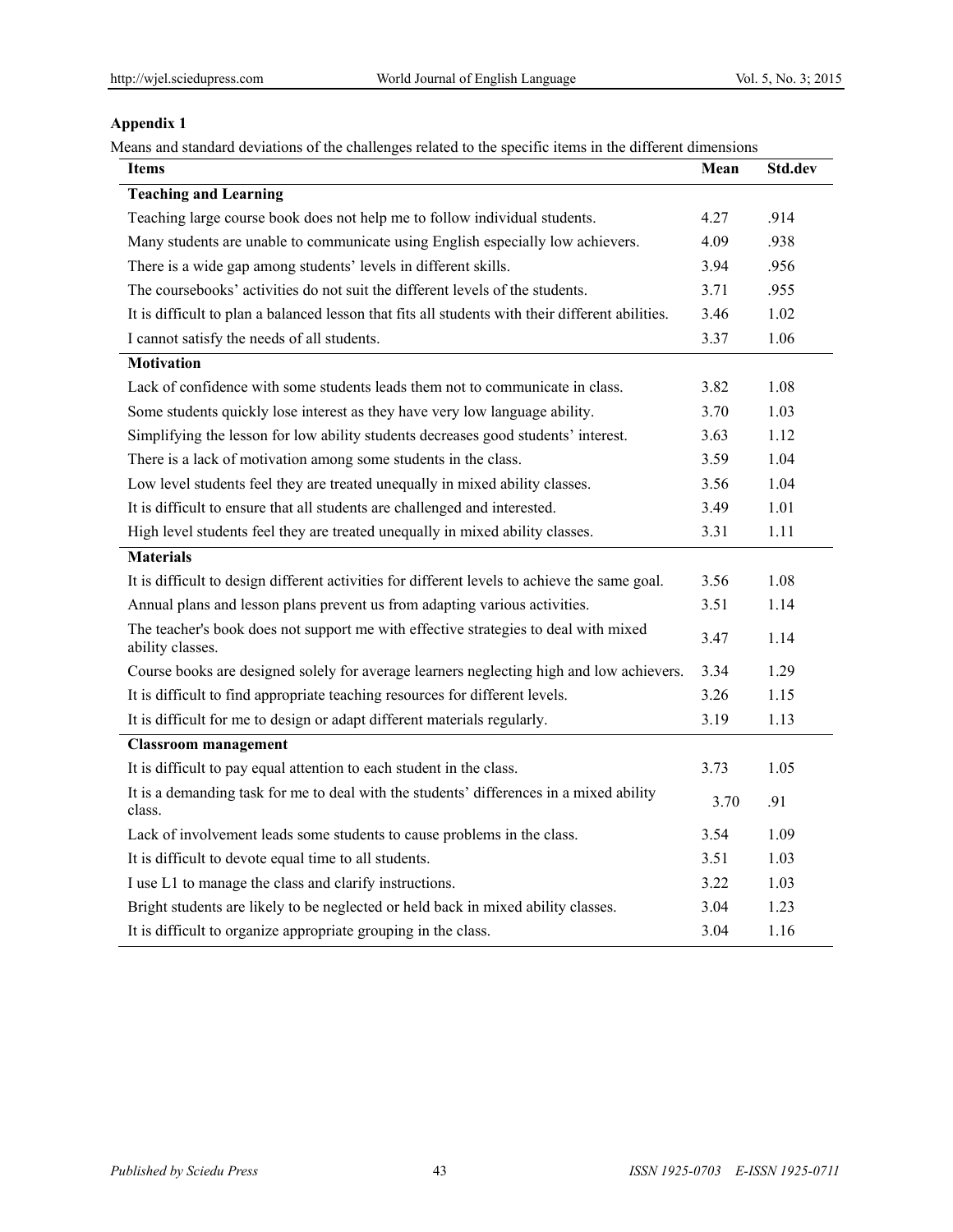# **Appendix 2**

Means and standard deviations of the Strategies related to the specific items in the different dimensions

| <b>Items</b>                                                                                                     | Mean | Std.dev |
|------------------------------------------------------------------------------------------------------------------|------|---------|
| <b>Classroom management</b>                                                                                      |      |         |
| Calling students by their names to feel respected and pay attention.                                             | 4.13 | .92     |
| Involving high level students in class management to save teacher's time.                                        | 3.99 | .93     |
| Varying voice to make the meaning clear and get students' attention.                                             | 3.96 | .79     |
| Giving students time to copy important information from the board.                                               | 3.94 | .84     |
| Working closely with low level students to motivate them.                                                        | 3.81 | .81     |
| Giving extra activities to the group or the students who finish earlier.                                         | 3.76 | .87     |
| Varying the pace and level of instructions.                                                                      | 3.64 | .84     |
| Using art and images to attract students' attention.                                                             | 3.63 | .78     |
| Students sit in groups forming different shapes.                                                                 | 3.50 | 1.04    |
| Changing pairs from time to time.                                                                                | 3.43 | 1.03    |
| Personalizing tasks (students talk about themselves and their experiences).                                      | 3.41 | .85     |
| Assigning mixed - ability group project (students get different roles while working in the<br>project).          | 3.39 | .925    |
| Using in-class peer-tutoring.                                                                                    | 3.27 | .831    |
| <b>Materials</b>                                                                                                 |      |         |
| Using simplified materials that are not demanding for low level students.                                        | 3.43 | .95     |
| Using a bank of materials at school with activities with different levels.                                       | 3.41 | 1.04    |
| Preparing handouts before the beginning of the semester.                                                         | 3.41 | 1.06    |
| Adapting open-ended tasks (summary, analysis, express opinions).                                                 | 3.23 | .97     |
| Applying Jigsaw activities (each student is doing a part).                                                       | 3.01 | .95     |
| Using more communicative activities (games, puzzles, etc.)                                                       | 2.80 | .68     |
| Using more authentic materials beside the course book.                                                           | 2.78 | .58     |
| <b>Teaching and learning</b>                                                                                     |      |         |
| Explaining the purpose of homework for the students.                                                             | 3.69 | .979    |
| Regular class observations among teachers.                                                                       | 3.59 | .926    |
| Writing the aims of the lesson on the board regularly.                                                           | 3.53 | 1.06    |
| Planning to observe 3 or 4 students everyday while walking around the class.                                     | 3.53 | .912    |
| Applying creative tasks that allow students to work at their own levels (story, opinion, diary).                 | 3.52 | .930    |
| Designing vocabulary cards to improve reading ability.                                                           | 3.37 | 1.01    |
| Summarizing the lesson with the students.                                                                        | 3.34 | .77     |
| Giving extra lessons for some students.                                                                          | 3.28 | .94     |
| Exchanging ideas with other teachers                                                                             | 3.21 | .91     |
| Teaching students the importance of note taking.                                                                 | 3.16 | 1.02    |
| Providing students with information gap activities                                                               | 3.14 | .74     |
| Using different levels of stories and folktales.                                                                 | 2.95 | .76     |
| Encouraging students to reconstruct stories.                                                                     | 2.74 | .77     |
| Mixing compulsory with optional tasks.                                                                           | 2.73 | .79     |
| Applying multilevel dictation (blank sheet of paper, a medium level cloze and a cloze with<br>only a few blanks. | 2.34 | .91     |